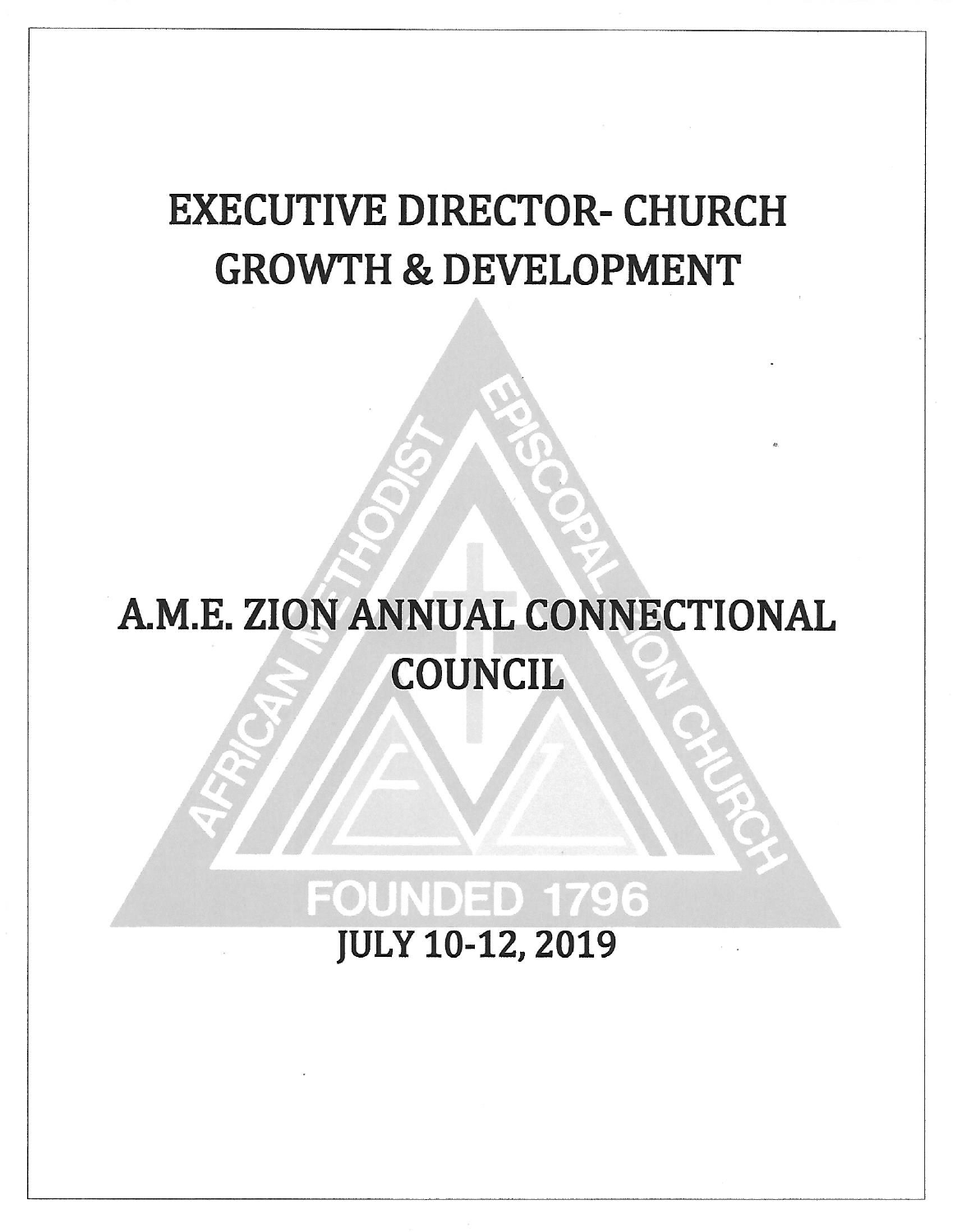### **CONTENTS**

- 1. The Director's Statement
- 2. The Financial Audit and Auditor's Statement
- 3. The Director's Evangelistic Endeavors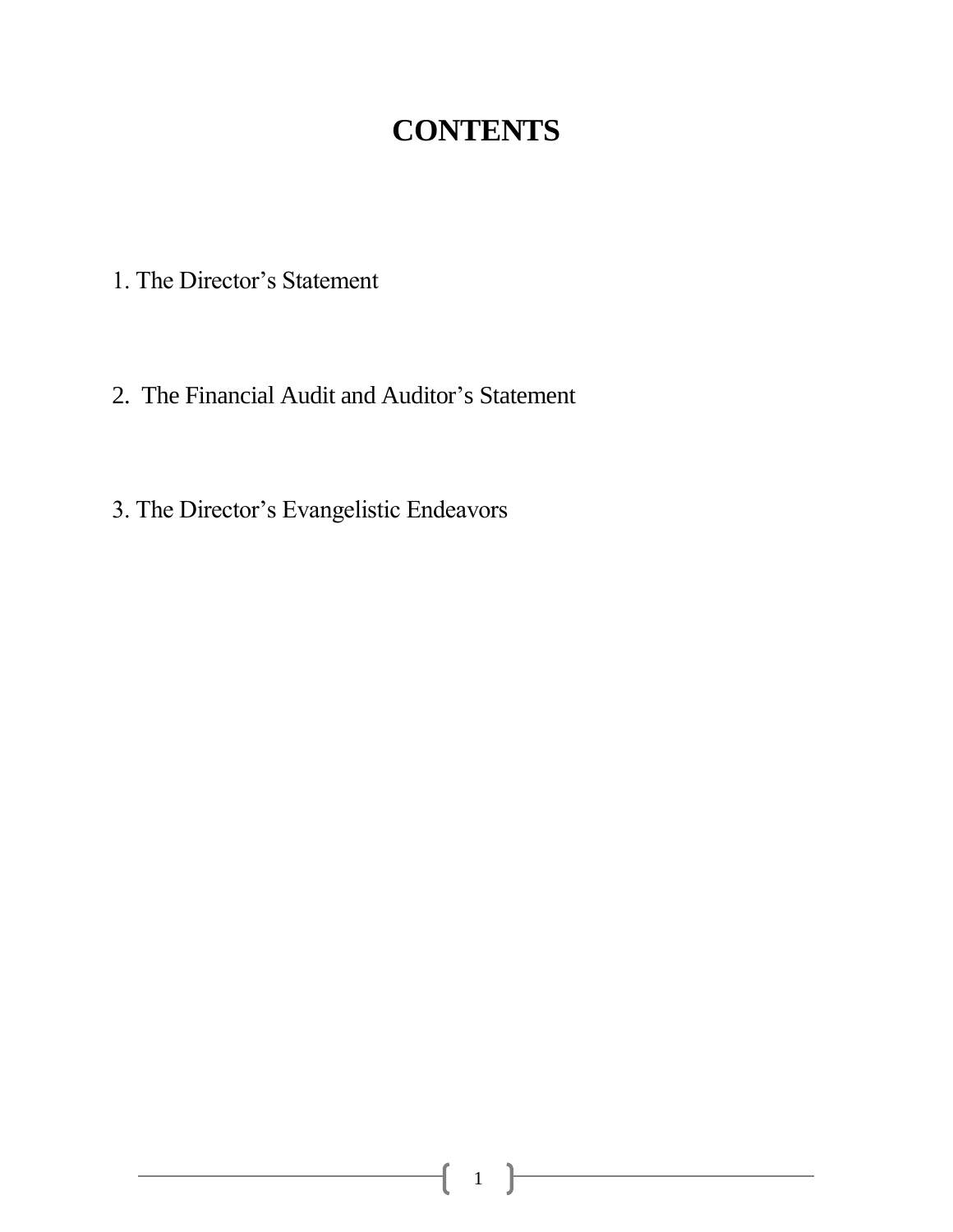#### **The Director's Statement to the Board of Bishops The African Methodist Episcopal Zion Church**

To the President of the Board of Bishops, Bishop Michael Angelo Frencher, Sr., Bishop Seth O. Lartey, Host Bishop and Bishop George E. Battle Jr., Senior Bishop, other members of the Board of Bishops, and distinguished members of the Connectional Council: Greetings in the name of the Father of our Lord and Savior, Jesus Christ! This is my report as Executive Director of the Department of Church Growth and Development which houses both Evangelism and Home Mission, with highlights, evangelistic endeavors and financial reviews.

**THE BUREAU OF CHURCH GROWTH AND DEVELOPMENT** - The Bureau of Church Growth and Development has maintained its obligations of the Home Mission ministry by aiding ministers and churches serving in mission conferences. The Department has also responded to all emergency requests from mission conferences in several Episcopal Districts. The administrative Board of Church Growth and Development has held regular conference calls receiving updates from the subcommittees of the following areas: Church Revitalization, Connectional Prayer Ministry, Discipleship Ministry, Evangelism and Church Planting. The board has received regular financial updates of the ministry operations. The department is extremely grateful for the support we have received from the Women's Home & Overseas Missionary Society. Even though we have experienced a reduction in their monthly support, we will strive to continue to carry out the mandate of the department of "Helping Zion Grow at Home."

The Prayer Ministry - The Bureau of Church Growth and Development Director has participated in several calls to prayer led by our Prayer Coordinator, Rev. Dr. Eric Leake. The prayer ministry sponsored a special call to prayer on New Year's Day with 142 participants on the call. This ministry provides ongoing prayer support for the general meeting of the denomination. I am thankful the leadership of Rev. Dr. Eric Leake and greatly appreciate the work of our Prayer Ministry. An overview of the day to day operations of Home Mission, the receipts and disbursements are included in this report.

**2018 Decision Day** – This year, God is calling His Church back to the basics: being a disciple of Christ and helping others to do the same. Decision Day 2018 is rooted and grounded in the quest to see all our members, children, youth and adults move beyond religion and ritual to authentic relationships with God through Jesus Christ. While still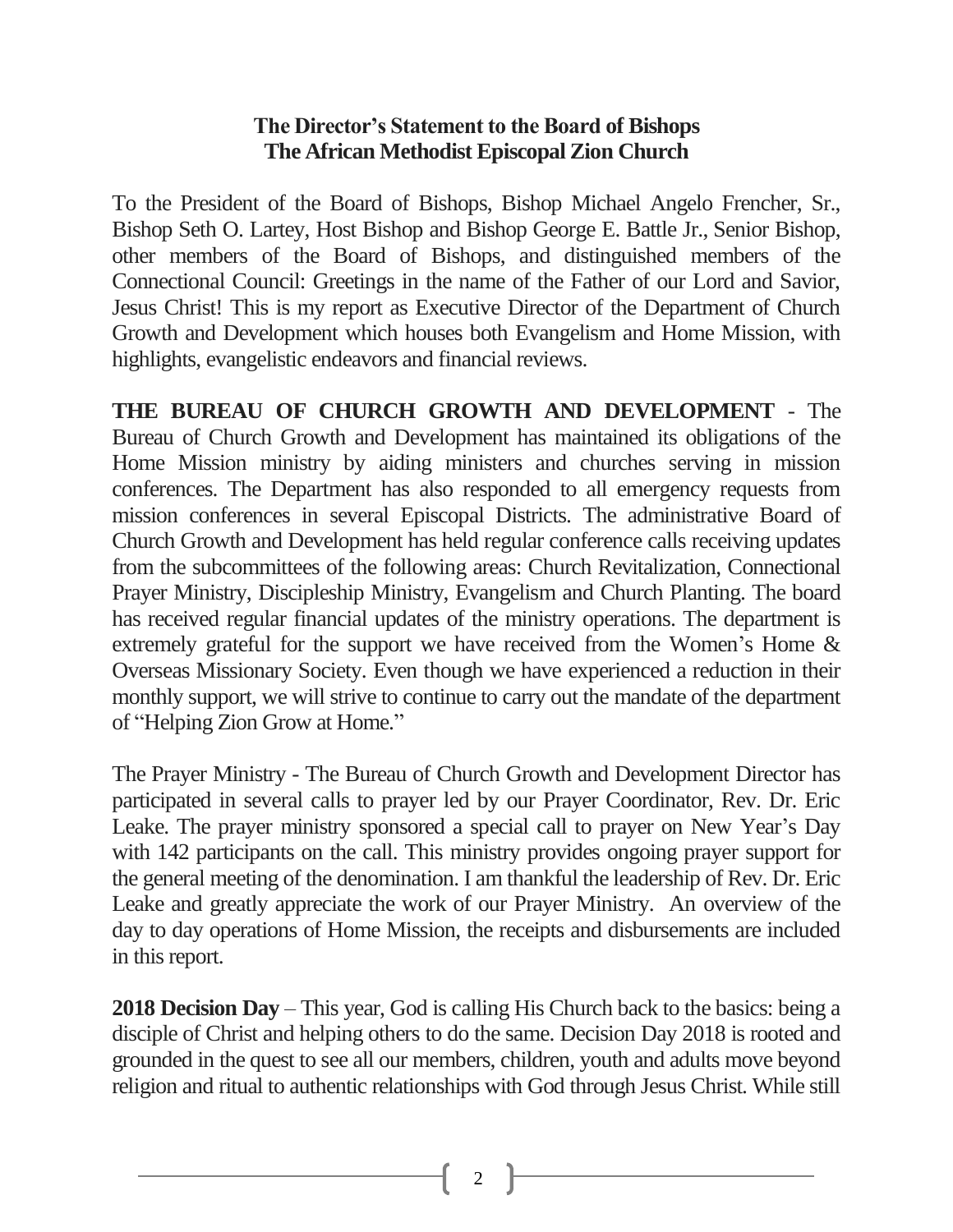targeting our youth and children, the Decision Day Observance has been broaden its scope in order to reach people of all ages who are in need of making a life-changing decision for Christ. The Decision Day Packets were sent out to the pastors during the month of September. So far 50 churches responded to the Department request, returning the forms and sending gifts in the amount of \$3,370.00 and reporting 1181 conversions and 1165 new members. Although these responses represent only a small sample of our church, the responses were encouraging.

**2018 Spiritual Emphasis Week** – Spiritual Emphasis Week offers an opportunity for each local church to begin the new year on a high spiritual note. The entire membership should be and are encouraged to participate as the church gathers Sunday through Friday for prayer, praise, and proclamation of the word. This annual event should normally climax with the clergy and laity of the Presiding Elder District coming together for a special service on Saturday. The suggested theme for Spiritual Emphasis Week 2019 was: Christ's Ambassadors in Pursuit of Excellence - God's people in pursuit of excellence: Sharing, Serving and Striving. The key Scriptures: Ephesians 4:17-24; 5:15 -33, 6:1-20. Many districts observed some form of Spiritual Emphasis this year. Some "Spiritual Emphasis" events were postponed, cancelled or rescheduled because of severe weather experience in the southeastern part of the country. I appreciate the support from the Bishops, Presiding Elders and Pastors who made the event meaningful.

#### **Ecumenical Highlights**

The Director participated and facilitated several workshop presentations during the Christian Education Quadrennial Convention in Birmingham, Alabama. The evangelism workshops were well-attended with nearly two hundred participants.

The Director participated in the evangelism weekend at Solid Rock AME Zion Church, Lithonia, Georgia with the Georgia Conference attending and a church/community partnership event with a local homeless family shelter. The event attracted nearly three hundred persons with five conversions.

The Director continues to participate and share with the Evangelism Connections Group. This year, we are planning the first public evangelism event in many years. The 2019 event's theme is "Following Jesus: Forming disciples and transforming the world," The meeting is planned for May 2-4, 2019 was postponed due to unforeseen difficulties. The complications of planning a two site live event, connected by satellite,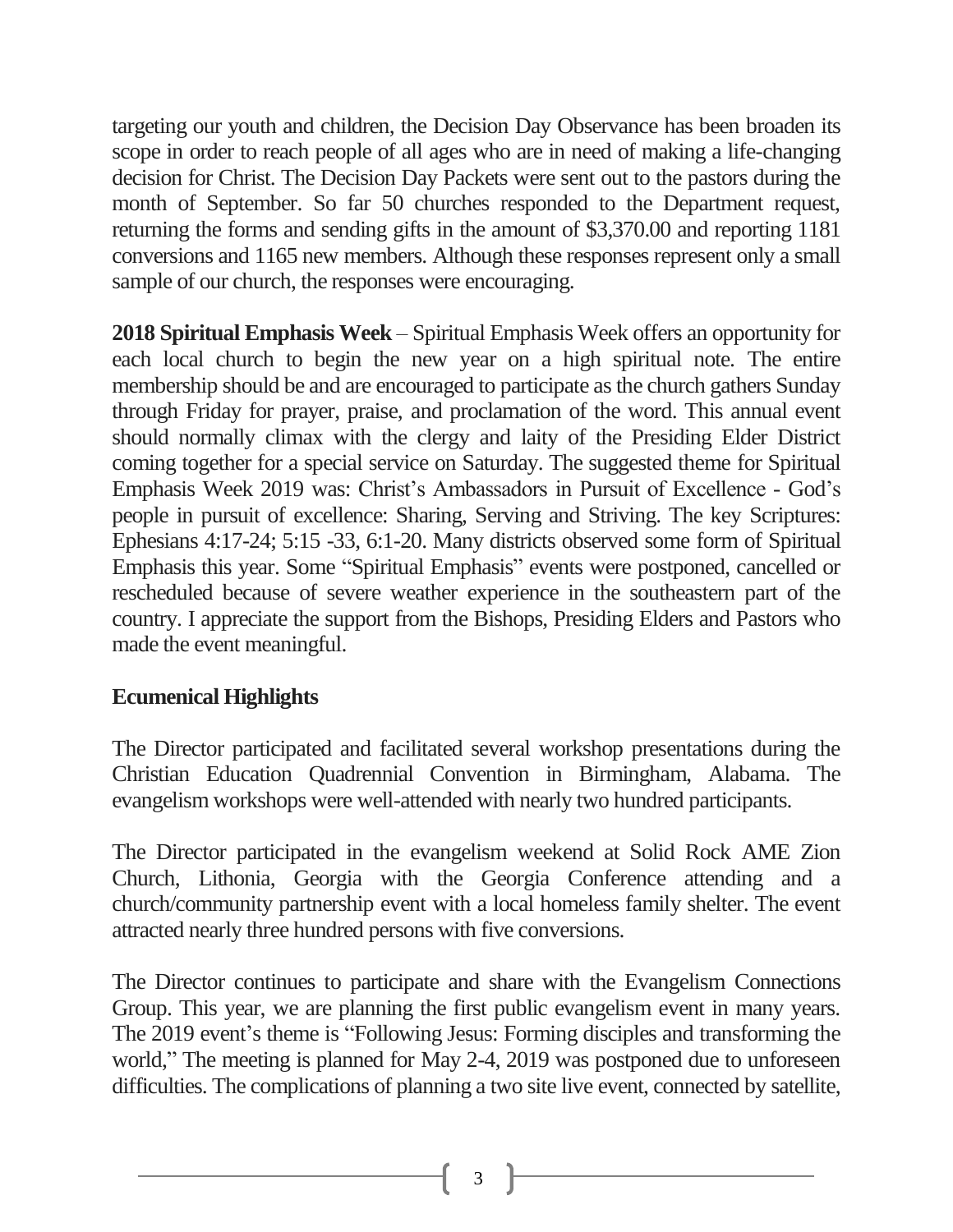prove to be more of a challenge than the committee anticipated. The two sites were on both side of the Great Lakes, in Minneapolis, Minnesota and Winnipeg, Manitoba. The Evangelism Connection group is a network of Directors committed to developing new approaches to evangelism in the 21st Century.

The Director provided support to families during the floods of Eastern North Carolina despite having two personal properties severely damaged by the storms. I solicit your prayers as many in our area are still recovering.

**Zion's Evangel** - Zion's Evangel appears in each issue of the Missionary Seer thanks to Dr. Dwight Bernard Cannon and his staff. I also continue to provide daily post on social media outlets, post sermons on Sermoncentral.com with more than 78,000 downloads and viewings.

**The Bureau of Church Growth and Development New Website** - The Bureau of Church Growth has launched a new website, [www.ameziondevelopment.org](http://www.ameziondevelopment.org/) Mr. Steven Mullis has been secured through the generosity of Dr. Cannon and Global Mission to serve as the administrator. The site offers many valuable tools for our constituents around the country and across the world. Please encourage your leaders to visit the site and use the free resources. The feedback received has been overwhelmingly positive. We also maintain three webpages on Facebook posting daily inspirational reflections.

**The New Departmental Logo** – The administrative board of the Bureau of Church Growth and Development has selected and unanimously approved a new logo for the Bureau. This logo reflects the merger of the departments and our new name. Presently, the logo is in the copyright and trademark process.

**Networking for Evangelism Opportunities -** The Christian Education Department partnered with the Department of Church Growth and Development to provide evangelistic support during the 2018 CED Winter Meeting.

We have partnered with the James Varick Bookstore so that books from our department are sold to the bookstore at a discount price. The books have been placed on their website and available for purchase in the bookstore. This decision was based on the recommendation of the auditor.

4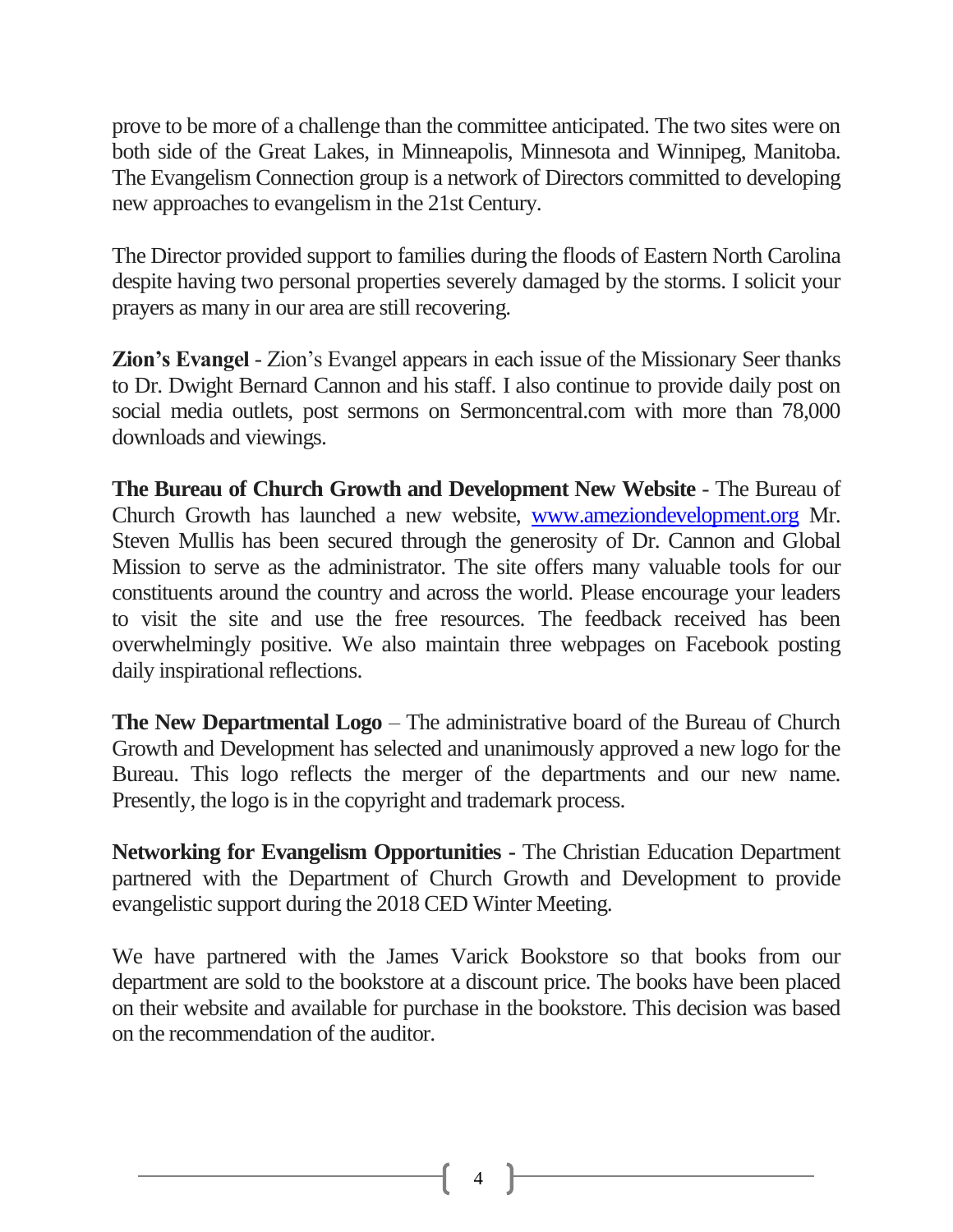The Connectional Lay Council has provided an opportunity for the director to present workshop during their October 2018 Evangelism Conference. This partnership helped us to raise awareness of evangelism across the AME Zion Connection. The book, "Empowered to Serve" was selected as the book of common reading.

The World Methodist Evangelism Division of the World Methodist Church is inviting AME Zion evangelistic-minded pastors and their spouses to participate in their extensive evangelistic training during their 2019 Order of the Flame Conference. I appreciate the Board of Bishops for continuing to send leaders from across the denomination to experience this enriching Wesleyan/Methodist training opportunity. The World Methodist Director of Evangelism, Rev. Dr. Kimberly Wiseman facilitated a wonderful conference, March 11-15, 2019 at Saint Simon Island, GA at the Epworth by the Sea. World Methodist Evangelism offers resources and events to strengthen discipleship and equip Christ followers to share their faith in Jesus Christ. Over 130 members of the Order were able to share together as we explored what it means to be a mission evangelist. This year, it was exciting to welcome people from 24 different states, some traveled to Georgia from as far away as California, South Dakota, New York, and Maine. Our farthest members arrived from Indonesia, Romania, and South Africa.

**The 2019 Igniting the Flame of Evangelism Event** – The 2019 Igniting the Flame of Evangelism Event was held on April 2-5, 2019 at the beautiful Simon Temple AME Zion Church Complex, Fayetteville, North Carolina. The event was very successful, with our largest attendance ever. Rev. Brian R. Thompson and the Simon Temple team were royal host. I want to thank the Board of Bishops for the prayers, attendance, participation and their registration. Bishop Kenneth Monroe and the Eastern North Carolina Episcopal District are to be commended for registering 124 active participants in the event. The total registration was 247 persons. A special thanks to the Administrative Board of Church Growth and Development for their support and commitment to Evangelism. Finally, a special to the Stoner Memorial AME Zion for sending several persons form their congregation in addition to providing assistance for several other person to attend.

#### **Acknowledgements**

Thanks to the Board of Bishops of the African Methodist Episcopal Zion Church for your support as I have tried to be faithful and give a good day's work to the ministry of Church Growth and Development of our Church.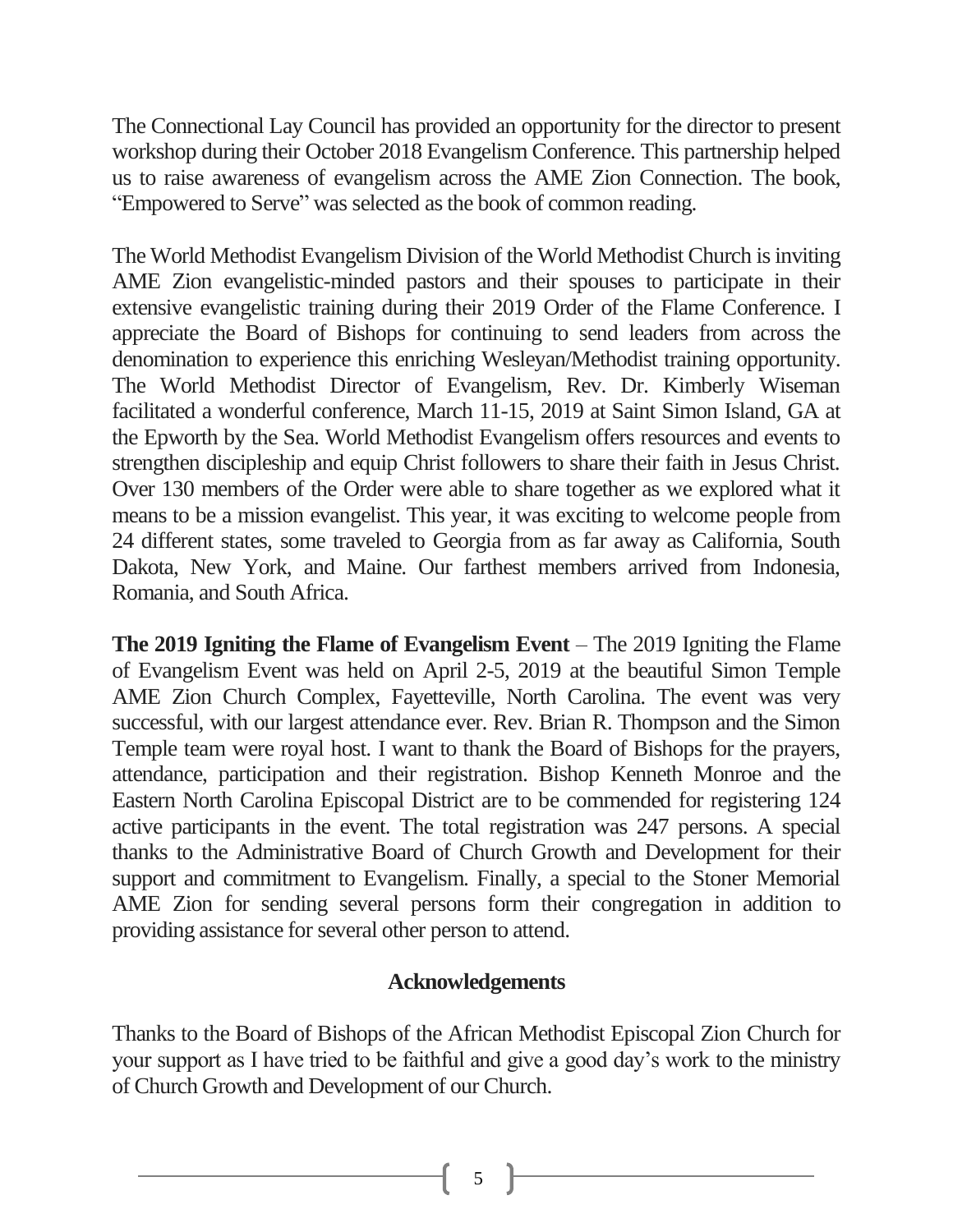Special thanks the Chairman of the Church Growth and Development: Bishop Darryl B. Starnes, 1st Vice Chairman; Bishop Seth O. Lartey, 2nd Vice Chairman, Bishop Uduak Effiong, and 3rd Vice Chairman, Mr. Robert Benton and the International Administrative Board of Church Growth and Development for providing outstanding leadership, support, insight and encouragement to the Department;

Special thanks and sincere appreciation to Mrs. Edna Dumas Littlejohn, my dedicated Administrative Assistant; Reverend Doctor J. Wardell Henderson, Ms. Pat Sharpe, Rev. Dr. Calvin Miller and other members of the area staff, who provide invaluable service in prayer, planning, strategizing and implementing programs and ideas for the Bureau of Church Growth and Development;

Finally, deepest thanks go to my darling wife, Barbara, my traveling partner and one of the hardest working people on my team who have support me tirelessly during these years of ministry in the AME Zion Church. By the grace of God the Father of our Lord Jesus the Christ, I am what I am!

Respectfully Submitted, Rev. Dr. Otis T. McMillan, Executive Director, the Department of Church Growth and Development The African Methodist Episcopal Zion Church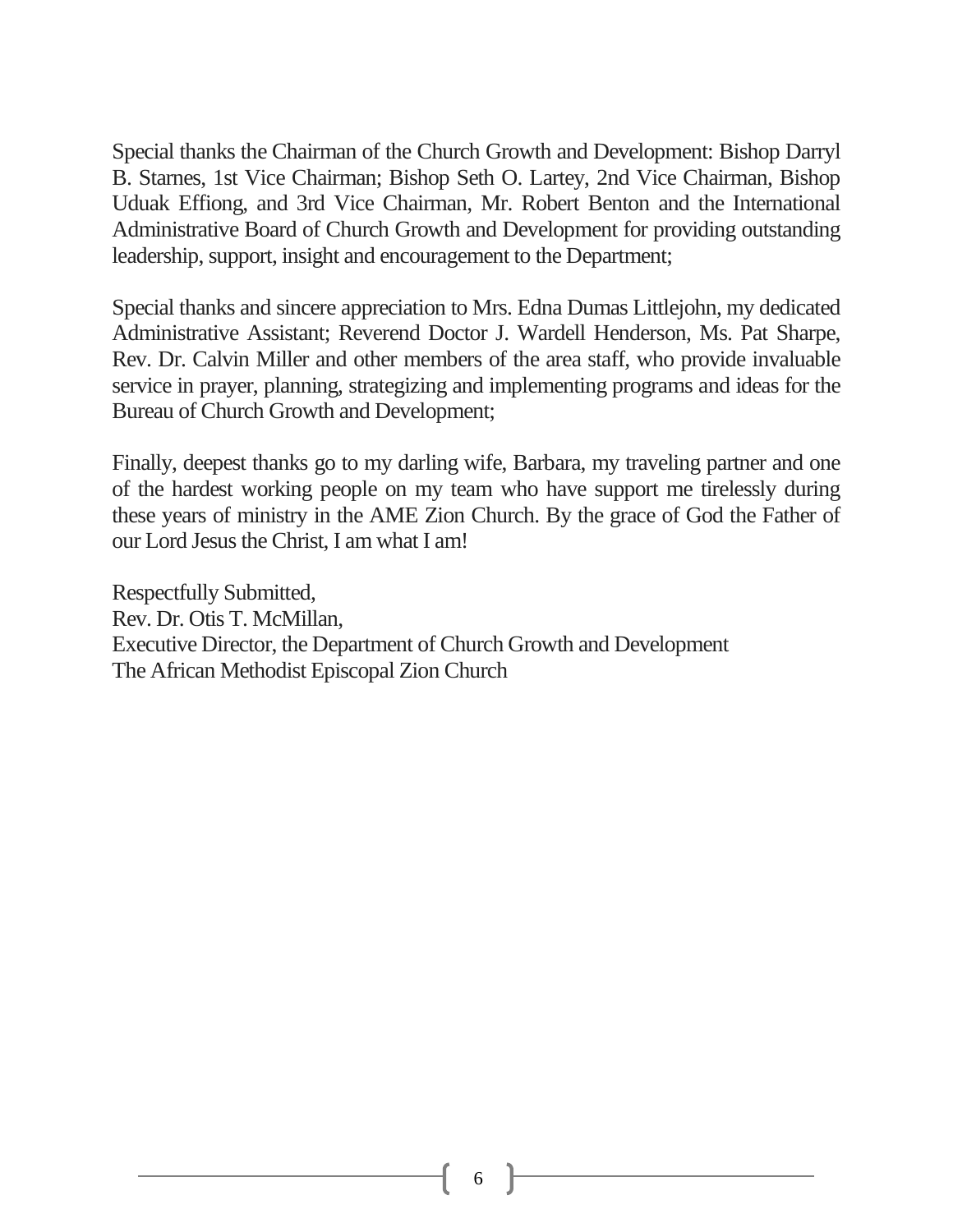| <b>Date</b>        | Site/Church                                               | <b>Leader</b>                                  | Event                                        |
|--------------------|-----------------------------------------------------------|------------------------------------------------|----------------------------------------------|
| July 22-26, 2018   | CED Quadrennial<br>Convention, Birmingham,<br>Alabama     | <b>CED General Secretary</b>                   | <b>Evangelism Presenter</b>                  |
| July 26, 27, 2018  | Solid Rock AME Zion Ch<br>Lithonia, Georgia               | Rev. Dr. Karim Currey                          | Evangelism Weekend                           |
| July 29, 2018      | Friendship Baptist Church<br>Fayetteville, NC             | Rev. Dr. Stackhouse                            | Senior Day Preacher                          |
| July 31, 2018      | Midwest Leadership<br>Institute, Indianapolis, IN         | Bishop Darryl B.<br>Starnes Sr.                | Leadership Institute<br>Preacher             |
| July 1,2, 2018     | Episcopal Leadership<br>Indianapolis, IN                  | Bishop Darryl B.<br>Starnes, Sr.               | Leadership Institute<br>Workshop Faciliator  |
| <b>August</b>      |                                                           |                                                |                                              |
| August 2-3, 2018   | Mount Zion Baptist Ch<br>Dunn, North Carolina             | Elder Floyd Ray                                | <b>Fall Revival Preacher</b>                 |
| August 4, 2018     | Conference "B" Baptist Ctr<br>Raeford, North Carolina     | <b>Chief Apostle Bishop</b><br>William McPhaul | <b>Bible Institute of</b><br>America Speaker |
| August 9-10, 2018  | <b>Kenneth Monroe</b><br><b>Transformation Center</b>     | Rev. Scot Moore                                | Men of Zion<br>Conference                    |
| August 12, 2018    | Trinity AME Zion Church<br>Southern Pines, NC             | Rev. Dr. Paul Murphy                           | Morning Worship                              |
| August 12, 2018    | New Zion AME Zion Ch<br>Pine Bluff, NC                    | Rev. Charles McKnight                          | Family & Friend Days                         |
| August 14-16, 2018 | Household of Faith<br>Fayetteville, NC                    | Rev. Dr. Larry Carter                          | <b>Fall Revival</b>                          |
| August 18, 2018    | Peaden's Restaurant<br>Fayetteville, NC                   | <b>Hinton Family</b>                           | <b>Retirement Speaker</b>                    |
| August 19, 2018    | Mt. Pisgah OFW Baptist<br>Erwin, North Carolina           | <b>Bishop Reginald</b><br>Hinton               | <b>Appreciation Speaker</b>                  |
| August 22-24, 2018 | Johnsonville AME Zion<br>Cameron, North Carolina          | Rev. Anthony Ford                              | <b>Fall Revival Preacher</b>                 |
| August 26, 2018    | Marvin AME Zion Church<br>Waxhaw, North Carolina          | Rev. Dr. Haven<br>Anderson                     | Morning Worship                              |
| August 26          | Ebenezer AME Zion Ch<br>Waxhaw, North Carolina            | Rev. Taquan Kyles                              | Family & Friends Day<br>Preacher             |
| August 31, 2018    | <b>Bethel AME Zion Church</b><br>Spring Lake, NC          | Herdon Family                                  | <b>Funeral Participant</b>                   |
| <b>September</b>   |                                                           |                                                |                                              |
| September 2, 2018  | <b>Bridges Grove AME Zion</b><br>Shannon, North Carolina  | Rev. Edward Spence                             | Family & Friend Day<br>Preacher              |
| Sept 4-6, 2018     | New Hope AMEZ Ch<br>Sanford, North Carolina               | Rev. Maximiliano<br>McMillian                  | <b>Fall Revival Preacher</b>                 |
| Sept 16, 2018      | Euxousia Fellowship Ch<br>Sanford, North Carolina         | Appreciation<br>Committee                      | Pastor's Appreciation<br>Preacher            |
| Sept 24-28, 2018   | <b>Greater Harvest AME Zion</b><br>Wilson, North Carolina | Rev. Lester Brown                              | <b>Annual Revival</b><br>Preacher            |
|                    |                                                           |                                                |                                              |
| <b>October</b>     |                                                           |                                                |                                              |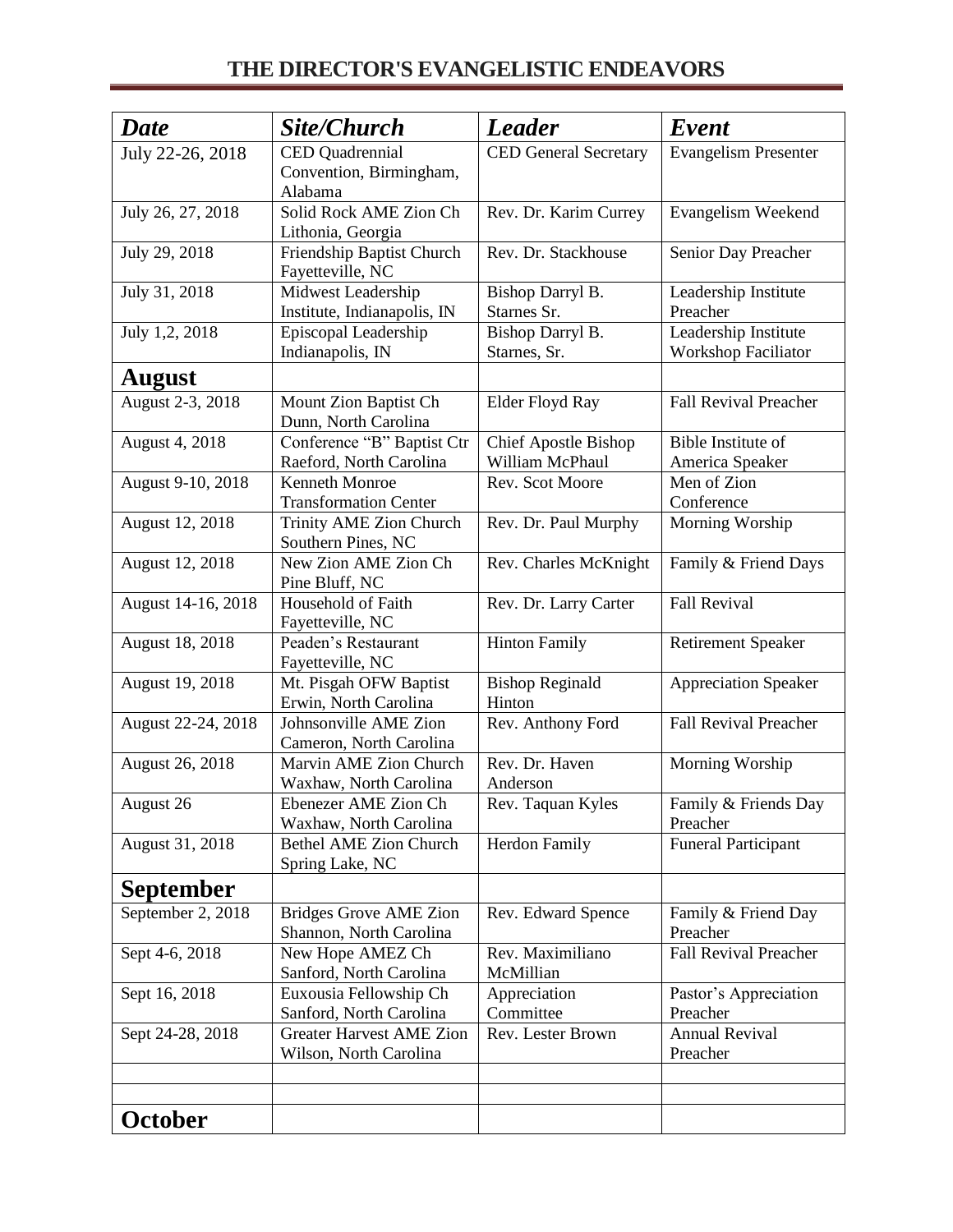| October 2-4, 2018      | Mount Olive AME Zion<br>Elizabethtown, NC                 | Rev. Haywood Oliver         | <b>Annual Revival</b><br>Preacher                    |
|------------------------|-----------------------------------------------------------|-----------------------------|------------------------------------------------------|
|                        |                                                           |                             |                                                      |
| October 5-6, 2018      | <b>Evangelism Conference</b><br><b>Black Mountain, NC</b> | Dr. Mary Matthews           | <b>CLC</b> Evangelism<br><b>Conference Presenter</b> |
| October 7, 2018        | Mount Olive AME Zion                                      | Rev. Haywood Oliver         | Pastor's Appreciation                                |
|                        | Elizabethtown, NC                                         |                             | Preacher                                             |
| October 13, 2018       | Columbia Camden Event                                     | Presiding Elder Rev. Dr.    | <b>District Training Event</b>                       |
|                        | Columbia, South Carolina                                  | Alvin McLamb                |                                                      |
| October 14, 2018       | Rock Springs, AME Zion                                    | Rev. Dwight Neely           | Pastor's Appreciation                                |
|                        | Hope Mills, NC                                            |                             | Preacher                                             |
| October 16-19, 2018    | <b>Shiloh AME Zion</b>                                    | Bishop Seth O. Lartey       | <b>Annual Conference</b>                             |
|                        | Hope Hull, Alabama                                        |                             | Preacher                                             |
| October 21, 2018       | <b>Hood Memorial AME Zion</b>                             | Rev. Patania Eiland         | Pastor's Appreciation                                |
|                        | Fayetteville, NC                                          |                             | Preacher                                             |
| October 26, 2018       | Faith Lighthouse Church                                   | <b>Bishop Veorah Davis</b>  | Pastor's Appreciation                                |
|                        |                                                           |                             |                                                      |
|                        | Lillington, NC                                            |                             | Preacher                                             |
| October 27, 2018       | Hoke County Senior Blg.                                   | <b>Retirement Committee</b> | <b>Retirement Celebration</b>                        |
|                        | Celebration Raeford, NC                                   |                             |                                                      |
| October 28, 2018       | Creeksville AME Zion                                      | Rev. Delilah Gaddy          | Pastor's Appreciation                                |
|                        | Spring Lake, NC                                           |                             | Preacher                                             |
| <b>November</b>        |                                                           |                             |                                                      |
| November 3, 2018       | <b>Coats Senior Center</b>                                | Elder Floyd Ray             | Pastor's Appreciation                                |
|                        |                                                           |                             |                                                      |
|                        | Coates, North Carolina                                    |                             | <b>Banquet Preacher</b>                              |
| November 4, 2018       | Exuosia Fellowship                                        | Appreciation                | Pastor's Appreciation                                |
|                        | Church, Sanford, NC                                       | Committee                   | Preacher                                             |
| November 5-7, 2018     | Marable AME Zion Ch                                       | Rev. Dr. William            | Revival Preacher                                     |
|                        | Kannapolis, NC                                            | McKenith                    |                                                      |
| Nov 8-10, 2018         | Simon Temple AMEZ                                         | Presiding Bishop            | Central NC Annual                                    |
|                        | Fayetteville, NC                                          | Kenneth Monroe              | Conference                                           |
| Nov 11-13, 2018        | <b>Walter Memorial AMEZ</b>                               | Rev. Elvin Clayton          | Family & Friends Day                                 |
|                        |                                                           |                             |                                                      |
|                        | Bridgeport, Connecticut                                   |                             | and Revival Preacher                                 |
| Nov 14-16, 2018        | Rock Hill, AME Zion Ch                                    | Presiding Elder Kevin       | District Revival &                                   |
|                        | Concord, NC                                               | McGill                      | <b>Training Presenter</b>                            |
| Nov 17, 2018           | Gees Grove AME Zion Ch                                    | Rev. Edward Hill            | <b>Financial Workshop</b>                            |
|                        | Siler City, NC                                            |                             | Presenter                                            |
| <b>December</b>        |                                                           |                             |                                                      |
| December 1, 2018       | Conference "B" Center                                     | Chief Apostle William       | <b>Conference Preacher</b>                           |
|                        | Raeford, North Carolina                                   | McPhaul                     |                                                      |
| December 15, 2018      | Simon Temple AME Zion                                     | <b>Bishop Kenneth</b>       | <b>Conference Meeting</b>                            |
|                        | Fayetteville, NC                                          | Monroe                      |                                                      |
|                        |                                                           |                             |                                                      |
| Dec 26-29, 2018        | <b>Christian Education Winter</b>                         | Dr. Brenda Smith            | Conference Support                                   |
|                        | Meeting, Philadelphia, PA                                 |                             |                                                      |
| December 31, 2018      | Mt. Zion AME Zion                                         | Rev. John Morrison          | Community Watch                                      |
|                        | Church, Eastover, NC                                      |                             | Night Service                                        |
| <b>January</b>         |                                                           |                             |                                                      |
| January 1, 2019        | National Call To Prayer                                   | Rev. Dr. Eric Leake         | <b>Prayer Coordinators</b>                           |
| <b>January 6, 2019</b> | St. John AME Zion Church                                  | Rev. Charles Darden         | Morning Worship                                      |
|                        | Rocky Mount Hill, SC                                      |                             |                                                      |
|                        |                                                           |                             |                                                      |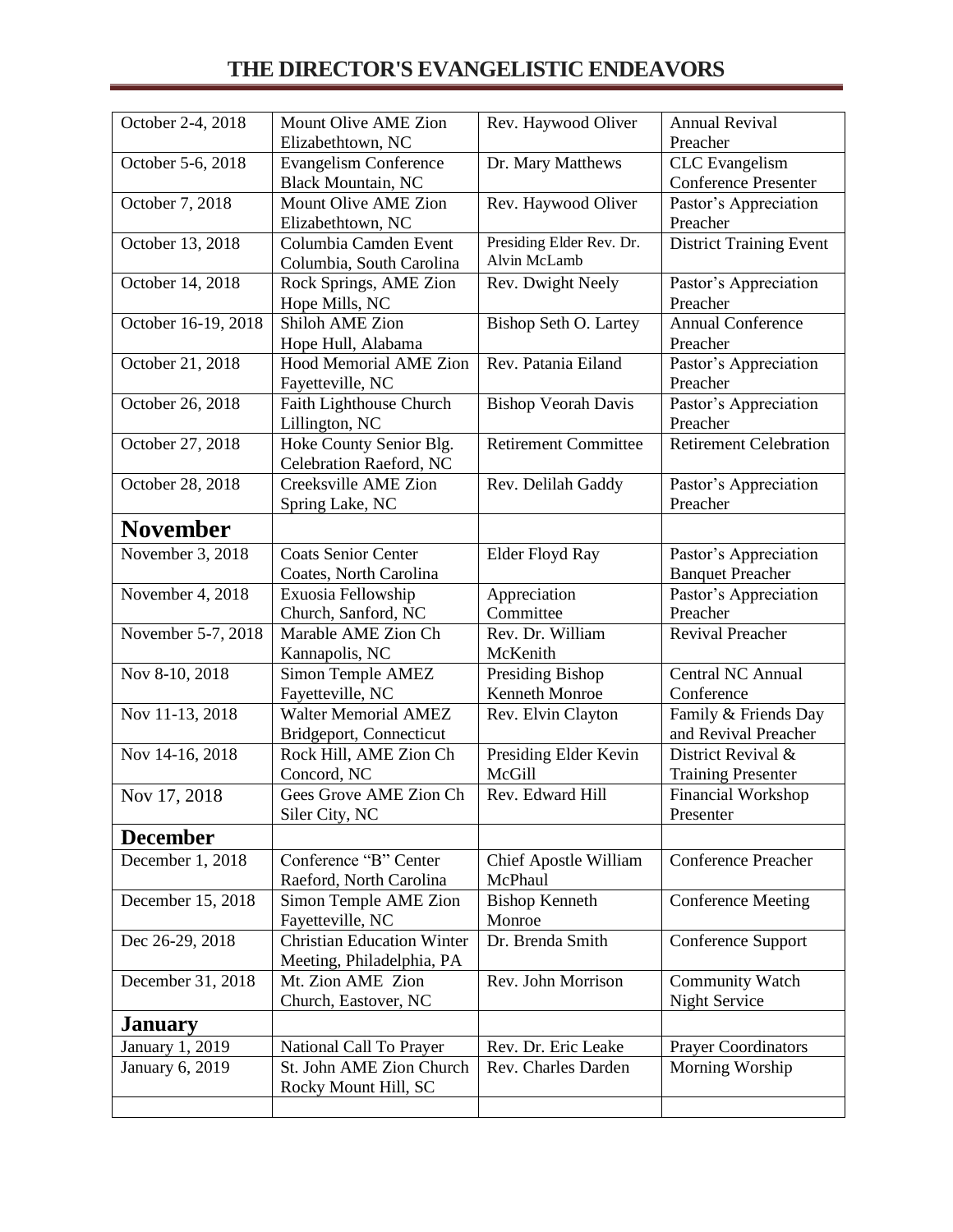| <b>January 6, 2019</b> | Throne Chapel Baptist Ch                          | Bishop George E.          | General Officer support                       |
|------------------------|---------------------------------------------------|---------------------------|-----------------------------------------------|
|                        | Rocky Mount, NC                                   | Battle, Jr.               | <b>Funeral Service</b>                        |
| January 13, 2019       | New Beginnings Praise                             | <b>Bishop William</b>     | Founder's Day Keynote                         |
|                        | Raeford, NC                                       | McPhaul                   | Speaker                                       |
| January 17-18, 2019    | The Kenneth Monroe                                | Bishop M. Bonnie          | South Atlantic                                |
|                        | <b>Transformation, Rock Hill</b>                  | Hines                     | <b>Episcopal District</b>                     |
| January 21, 2019       | Dennis Wicker Civic                               | C.E.A.D. of Lee           | MLK Jr. Celebration                           |
|                        | Center Sanford, NC                                | County                    |                                               |
| January 24-25, 2019    | Simon Temple AME Zion                             | <b>Bishop Kenneth</b>     | <b>ENCED</b> Convocation                      |
|                        | Fayetteville, NC                                  | Monroe                    |                                               |
| January 27, 2019       | Troy Chapel AME Zion                              | Rev. Dr. Tyrone Rigsby    | Evangelistic Worship                          |
|                        | Troy, North Carolina                              |                           | Preacher                                      |
| <b>February</b>        |                                                   |                           |                                               |
| February 6, 2019       | Hood Theological                                  | Firm Foundation           | Dr. Vergel Lattimore                          |
|                        | Seminary, Salisbury, NC                           | Service                   |                                               |
| February 7, 2019       | Livingstone College                               | Founder's Day             | Dr. Jimmy Jenkins                             |
|                        | Salisbury, NC                                     | Celebration               |                                               |
| February 10, 2019      | Simon Temple AME Zion                             | Thompson Kick Off         | <b>Kick Off Committee</b>                     |
|                        | Fayetteville, NC                                  | Committee service         |                                               |
| February 14, 2019      | Salisbury AME Zion                                | Funeral Service - Mr.     | General Officer                               |
|                        | Church, Wilson, NC                                | <b>Charles Cannon</b>     | Support                                       |
| February 16, 2019      | Avery Grove AME Zion                              | Presiding Elder           | <b>Raleigh District</b>                       |
|                        | Smithfield, NC                                    | <b>Anthony Davis</b>      | <b>Evangelism Training</b>                    |
| Feb 19-22, 2019        | Joseph Koury Convention                           | <b>Board of Bishops</b>   | <b>General Officers Report</b>                |
|                        | Greensboro, NC                                    |                           |                                               |
| <b>March</b>           |                                                   |                           |                                               |
| March 9, 2019          | Mitchell Chapel AME                               | Central NC Check Up       | <b>Bishop Kenneth Monroe</b>                  |
|                        | Zion, Pittsboro, NC                               |                           |                                               |
| March 9, 2019          | <b>Eleventh Hour Ministry</b>                     | Apostle Leroy &           | Pastor's Appreciation                         |
|                        | Dunn, North Carolina                              | <b>Audrey Smith</b>       | <b>Banquet Speaker</b>                        |
| March 10, 2019         | Friendship Baptist Church                         | Rev. Dr. S. Lee           | Pastor's Appreciation                         |
|                        | Fayetteville, NC                                  | Downing                   | Speaker                                       |
| March 11-14, 2019      | Order of the Flame                                | Dr. Kimberly Reisman      | <b>Conference Presenter</b>                   |
|                        | St. Simon Island, GA                              |                           |                                               |
| March 16, 2019         | Wilson Chapel AME Zion                            | Rev. Marion Jones,        | Evangelism Workshop                           |
|                        | Sharon, South Carolina                            | Chairperson               | Presenter                                     |
| March 17, 2019         | Wilson Chapel AME Zion                            | Rev. Marion Jones,        | Moring Worship Preacher                       |
|                        | Sharon, South Carolina                            | Chairperson               |                                               |
| March 21-22, 2019      | Fair Promise AME Zion                             | Presiding Elder           | District Evangelism<br>Presenter and Preacher |
|                        | Sanford, NC                                       | <b>Chalmers McDougald</b> |                                               |
| March 24, 2019         | Mt. Zion AME Zion                                 | Rev. John T. Morrison     | Annual Trustee Program<br>Preacher            |
| March 25-27, 2019      | Eastover, NC<br><b>Salisbury District Revival</b> | Presiding Elder Dr.       | <b>District Revival Services</b>              |
|                        | Salisbury, NC                                     | <b>Grant Harrison</b>     |                                               |
| March 29-30, 2019      | First AME Zion Church                             | Rev. Michael McNair       | Men's Conference                              |
|                        | Knoxville, TN                                     |                           | Preacher and Presenter                        |
| March 31, 2019         |                                                   | Rev. Michael McNair       | Moring Worship                                |
|                        |                                                   |                           |                                               |
|                        | First AME Zion Church                             |                           |                                               |
| April                  | Knoxville, TN                                     |                           | Preacher                                      |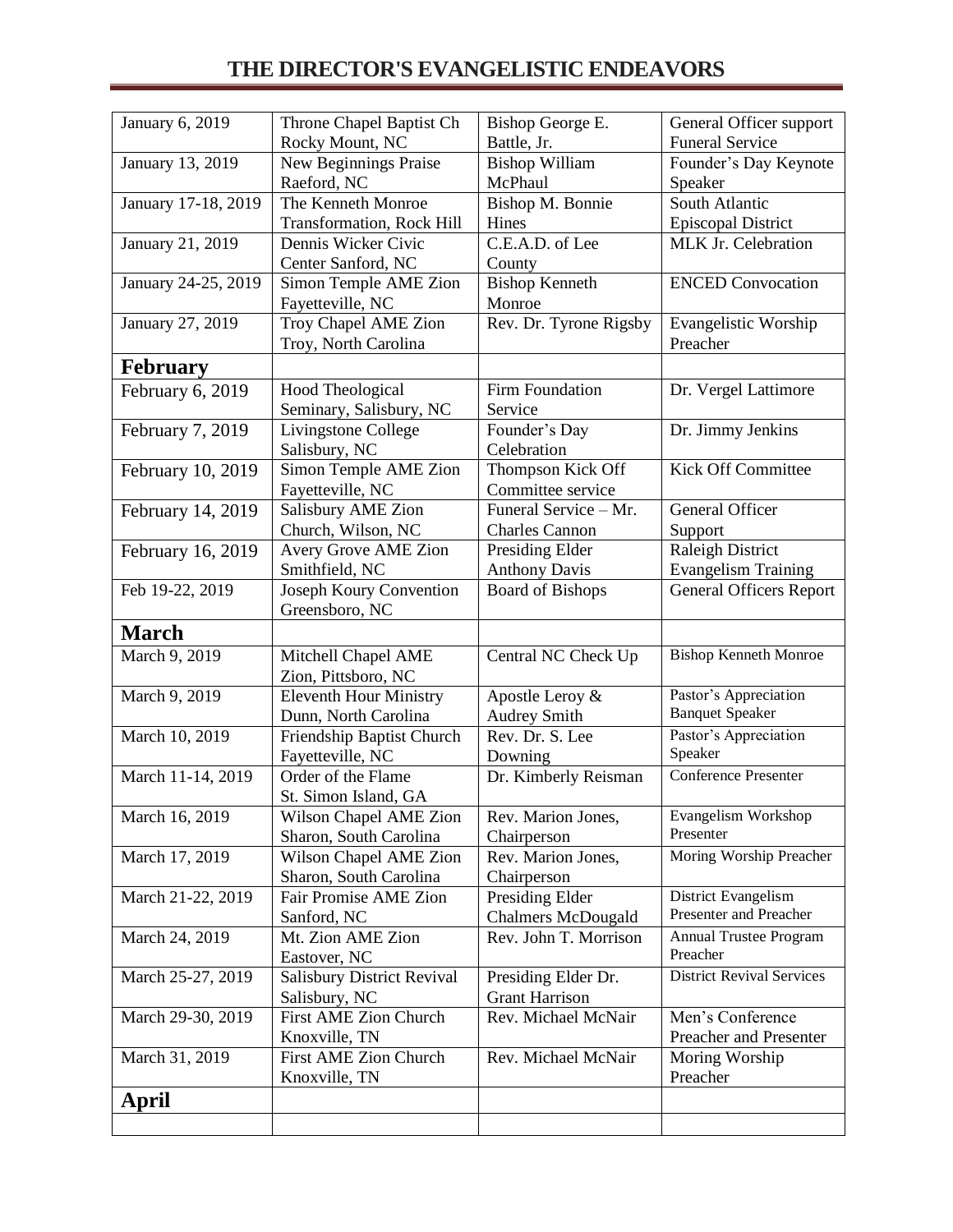| April 2-5, 2019   | Simon Temple AME Zion                            | Church Growth and                        | The Bureau of Church               |
|-------------------|--------------------------------------------------|------------------------------------------|------------------------------------|
|                   | Fayetteville, NC                                 | Development Event                        | Growth/Development                 |
| April 6, 2019     | Paradise AME Zion<br>Church, Great Falls, SC     | Columbia-Camden<br><b>District Laity</b> | <b>Workshop Presenter</b>          |
| April 7, 2019     | Mt. Pleasant AME Zion                            | Rev. Dr. Fred G.                         | Morning Worship                    |
|                   | Montgomery, Alabama                              | Rogers                                   | Preacher                           |
| April 8-10,2019   | Mt. Zion AME Zion                                | Rev. Dr. Claude A.                       | Annual Revival                     |
|                   | Montgomery, Alabama                              | Shuford                                  | Services                           |
| April 11-12, 2019 | Mt. Pleasant AME Zion                            | Presiding Elder                          | District Christian                 |
|                   | Montgomery, Alabama                              | Rev. Dr. Fred Rogers                     | <b>Education Event</b>             |
| April 14, 2019    | Simon Temple AME Zion                            | Rev. Brian R.                            | Morning Worship                    |
|                   | Fayetteville, NC                                 | Thompson                                 | Service                            |
| April 15-19, 2019 | Clinton Chapel AME Zion                          | Rev. Dr. M. Luther Hill                  | Revival & Seven Last               |
|                   | New Bern, NC                                     |                                          | <b>Sayings Service</b>             |
| April 21, 2019    | Mt. Zion AME Zion                                | Rev. John T. Morrison                    | Morning Worship                    |
|                   | Eastover, North Carolina                         |                                          | Service                            |
| April 24-26, 2019 | Avery Grove AME Zion                             | Rev. Dr. Rosa Smith-                     | <b>Annual Revival</b>              |
|                   | Smithfield, NC                                   | Williams                                 | Preacher                           |
| April 28, 2019    | <b>Antioch AME Zion Church</b>                   | Rev. Robert Benton Jr.                   | 195 <sup>th</sup> Church           |
|                   | Eastover, South Carolina                         |                                          | <b>Anniversary Preacher</b>        |
| <b>May</b>        |                                                  |                                          |                                    |
| May 5, 2019       | Perfecting of the Saints                         | Pastor Marion J. and B.                  | Morning Worship                    |
|                   | Fayetteville, NC                                 | Wade                                     | Preacher                           |
| May 5, 2019       | Simon Temple AME Zion                            | Presiding Elder Rev.                     | <b>Fayetteville District</b>       |
|                   | Fayetteville, NC                                 | Dr. Joseph C. Brown                      | Event                              |
| May 7-9, 2019     | <b>Fuller Street Church</b>                      | <b>Pastor Marie</b>                      | <b>Annual Revival Service</b>      |
|                   | Smithfield, NC                                   | Livingston                               | Preacher                           |
| May 11-12, 2019   | <b>Westbury AME Zion</b>                         | Rev. Gregor Miles                        | District Evangelism                |
|                   | Westbury, New York                               |                                          | Event                              |
| May 19, 2019      | St. Paul AME Zion Church                         | Rev. Dr. Willa Estell                    | Pastor's Anniversary               |
|                   | Mayville, Tennessee<br><b>St. James AME Zion</b> |                                          | Preacher                           |
| May 20-24, 2019   |                                                  | Presiding Elder Rev.<br>Dr. James French | Laurinburg District<br>Revival     |
|                   | Church, Red Springs, NC                          |                                          |                                    |
| June              |                                                  |                                          |                                    |
|                   | Good News Outreach                               |                                          |                                    |
| June 5-7, 2019    |                                                  | Minister Jerry Bell                      | <b>Revival Service</b><br>Preacher |
| June 11-13, 2019  | Dunn, North Carolina<br>St. Paul AME Zion        | Bishop Michael A.                        | Southwestern Delta                 |
|                   | Canton, Mississippi                              | Frencher                                 | Leadership Institute               |
| June 16, 2019     | New Beginningz Worship                           | Rev. Dr. Vanessa                         | Father's Day Preacher              |
|                   | Raeford, North Carolina                          | McPhaul                                  |                                    |
| June 19-21, 2019  | Greenville Convention Ctr                        | <b>Bishop Kenneth</b>                    | <b>ECNED</b> Leadership            |
|                   | Greenville, NC                                   | Monroe                                   | Institute                          |
| July              |                                                  |                                          |                                    |
| July 6, 2019      | Word of Faith Outreach                           | Rev. Dr. Patricia H.                     | Pastor's Appreciation              |
|                   | St. Paul, NC                                     | Willis                                   | <b>Banquet Speaker</b>             |
| July 10-12, 2019  | <b>Rosen Centre Hotel</b>                        | <b>Board of Bishops</b>                  | <b>Connectional Council</b>        |
|                   | Orland, Florida                                  |                                          |                                    |
| July 13-19, 2019  | Rosen Shingle Creek Hotel                        | <b>WHOMS</b> Quadrennial                 | Participant                        |
|                   | Orlando, Florida                                 |                                          |                                    |